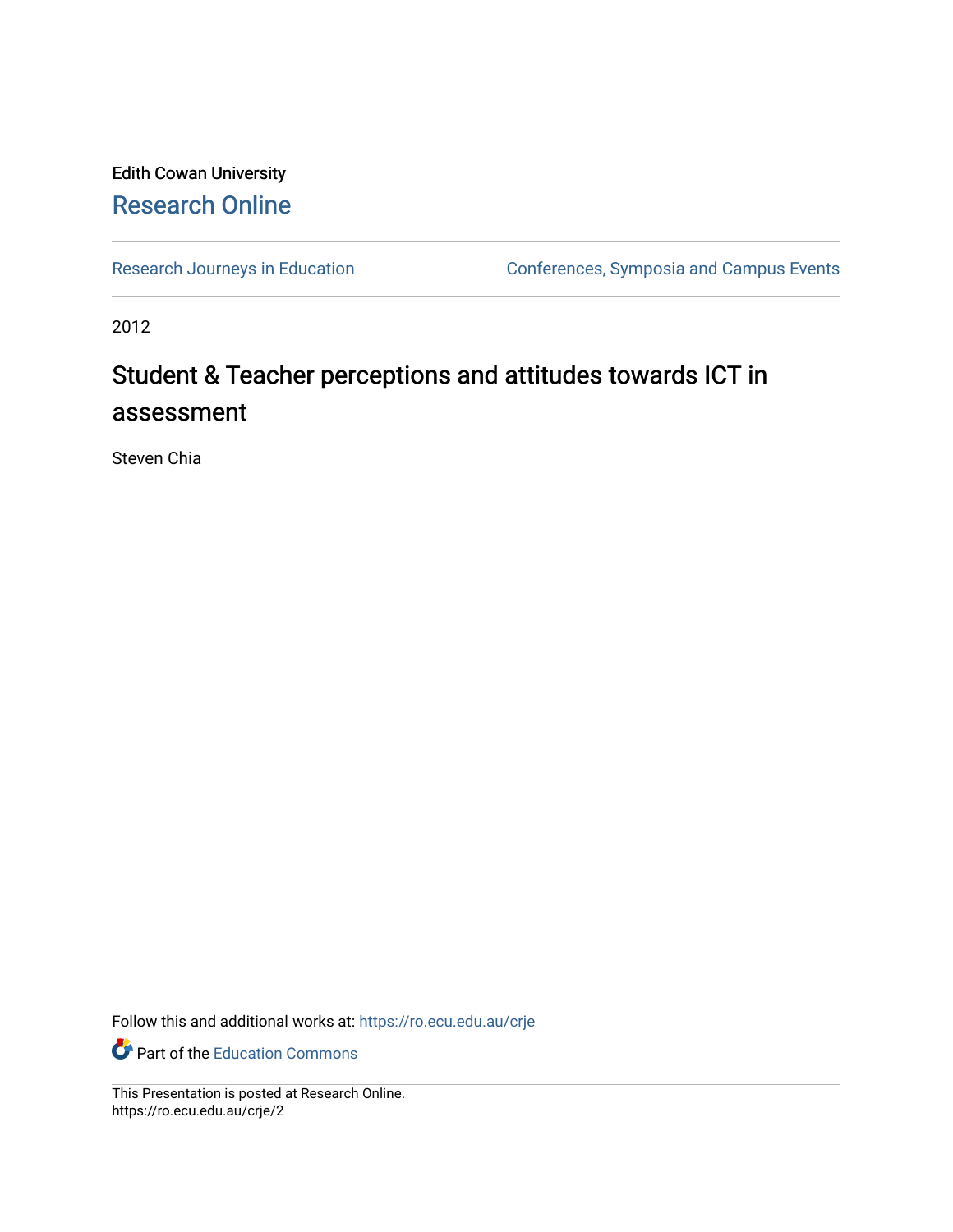

#### **Student & Teacher perceptions and attitudes towards ICT in assessment**

**Steven Chia**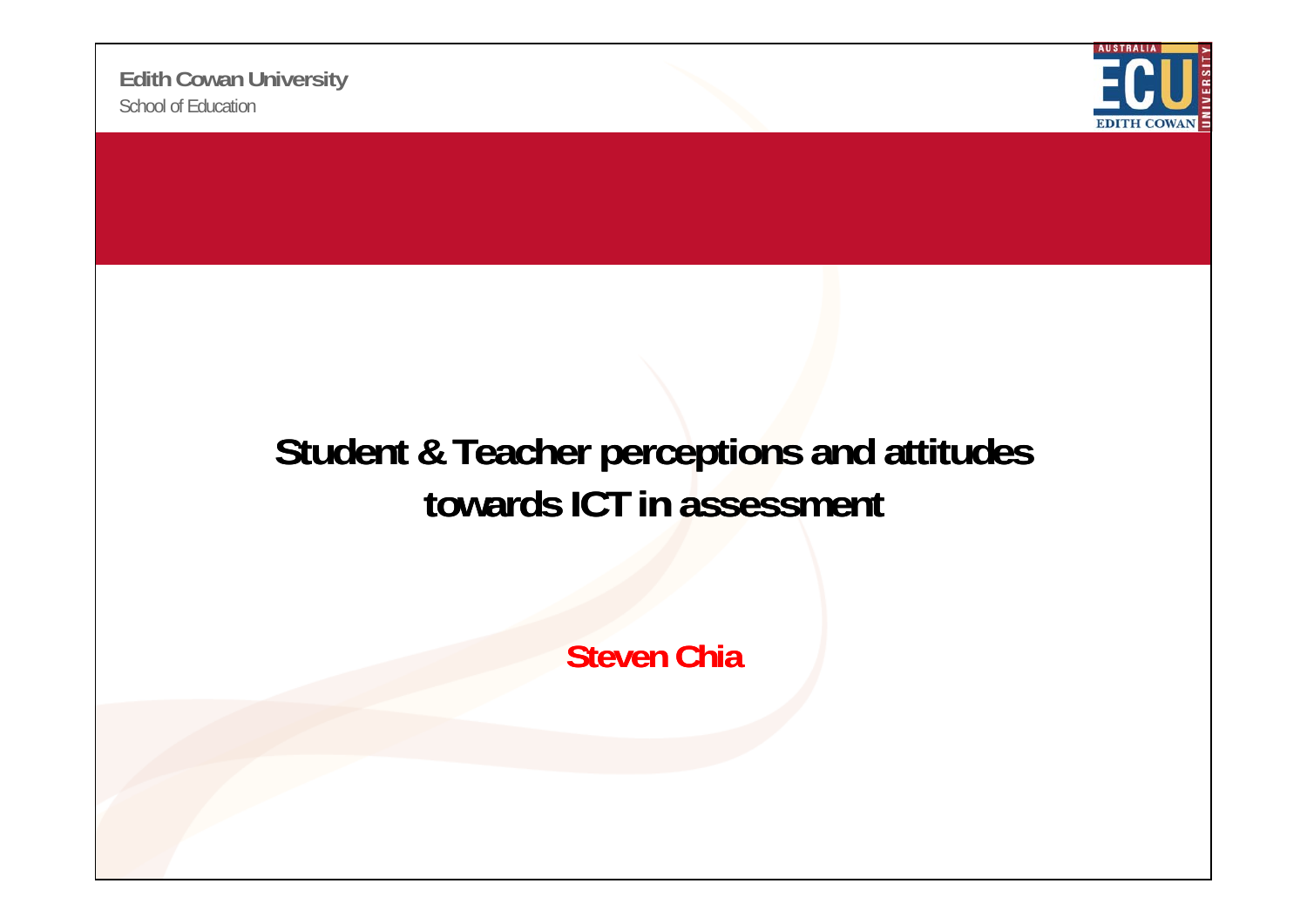## **Main Aim of Study**

Student and teacher perceptions of, and attitudes towards, the use of ICT to support digital forms of summative performance assessment in the Applied Information Technology and Engineering Studies courses in Western Australia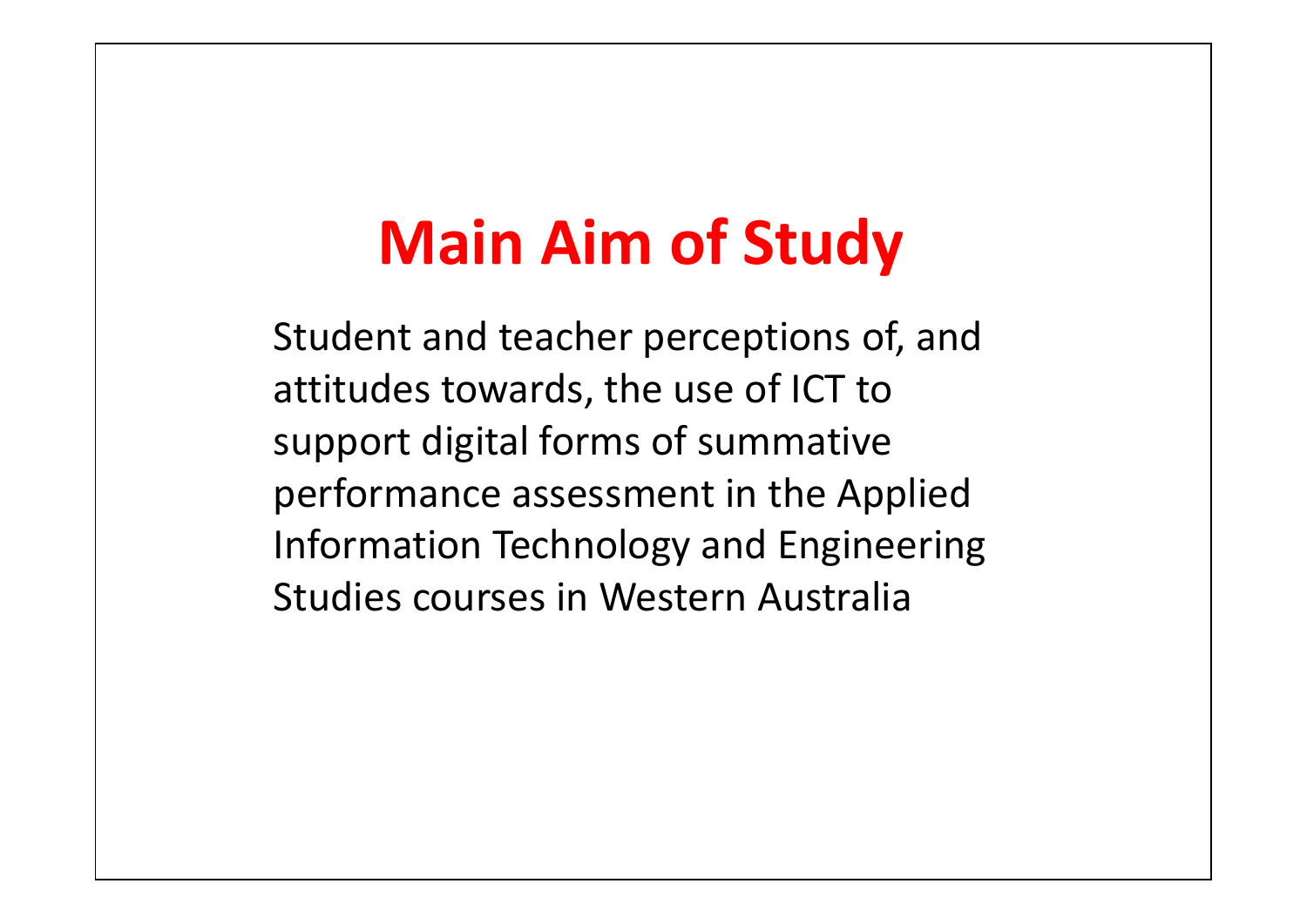### **Research Question**

In what ways do the perceptions and attitudes of students and teachers towards the use of ICT in learning affect the feasibility of using digital based representations of student work output on authentic tasks to support summative performance assessment for the Engineering Studies and AIT W.A. courses?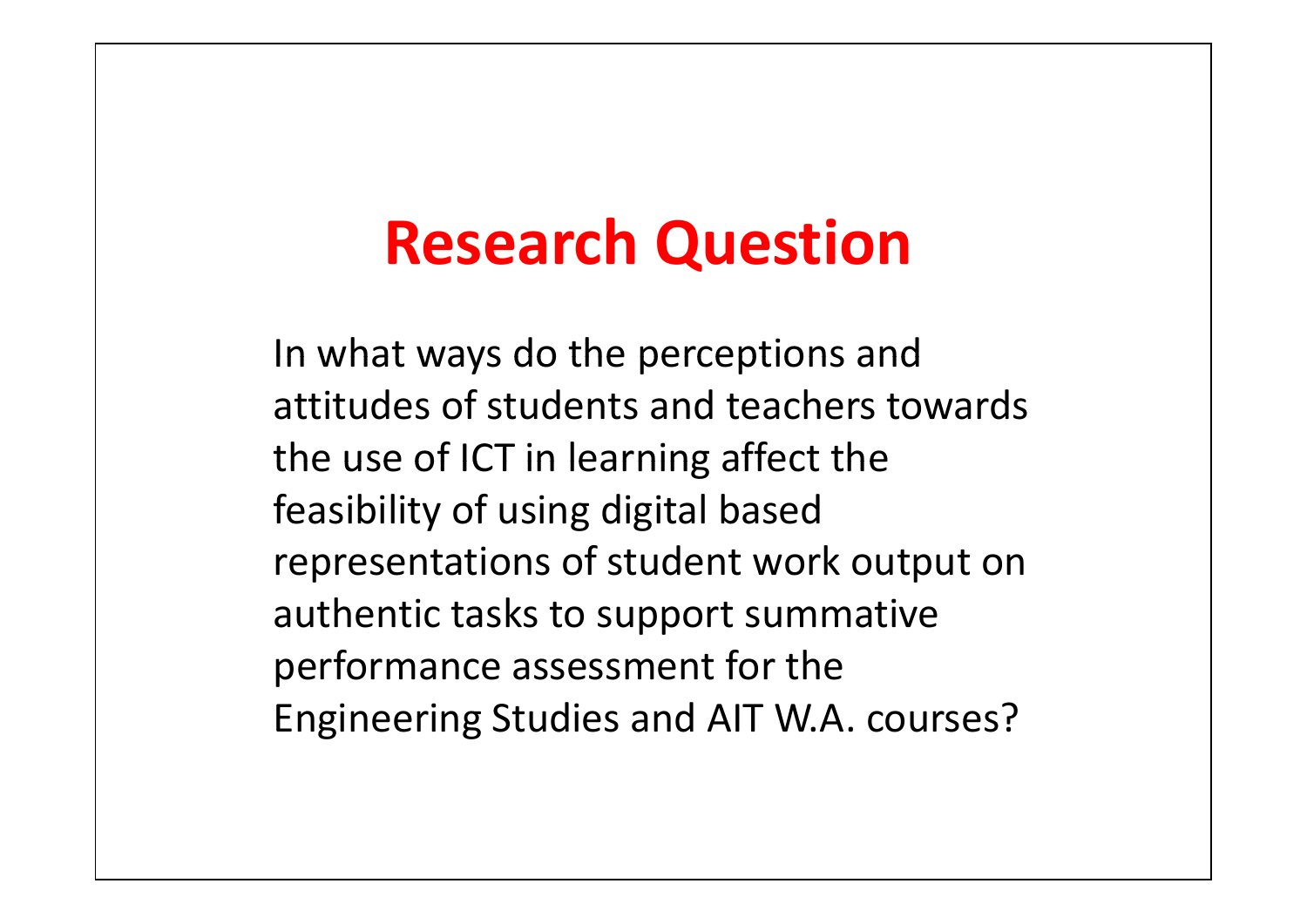# **Significance**

Focuses on using ICT to support digital assessment – AIT and Engineering studies. Draws a com parison of students' and teachers' perceptions of and attitudes towards the use of ICT in teaching, learning and assessment between AIT and Engineering studies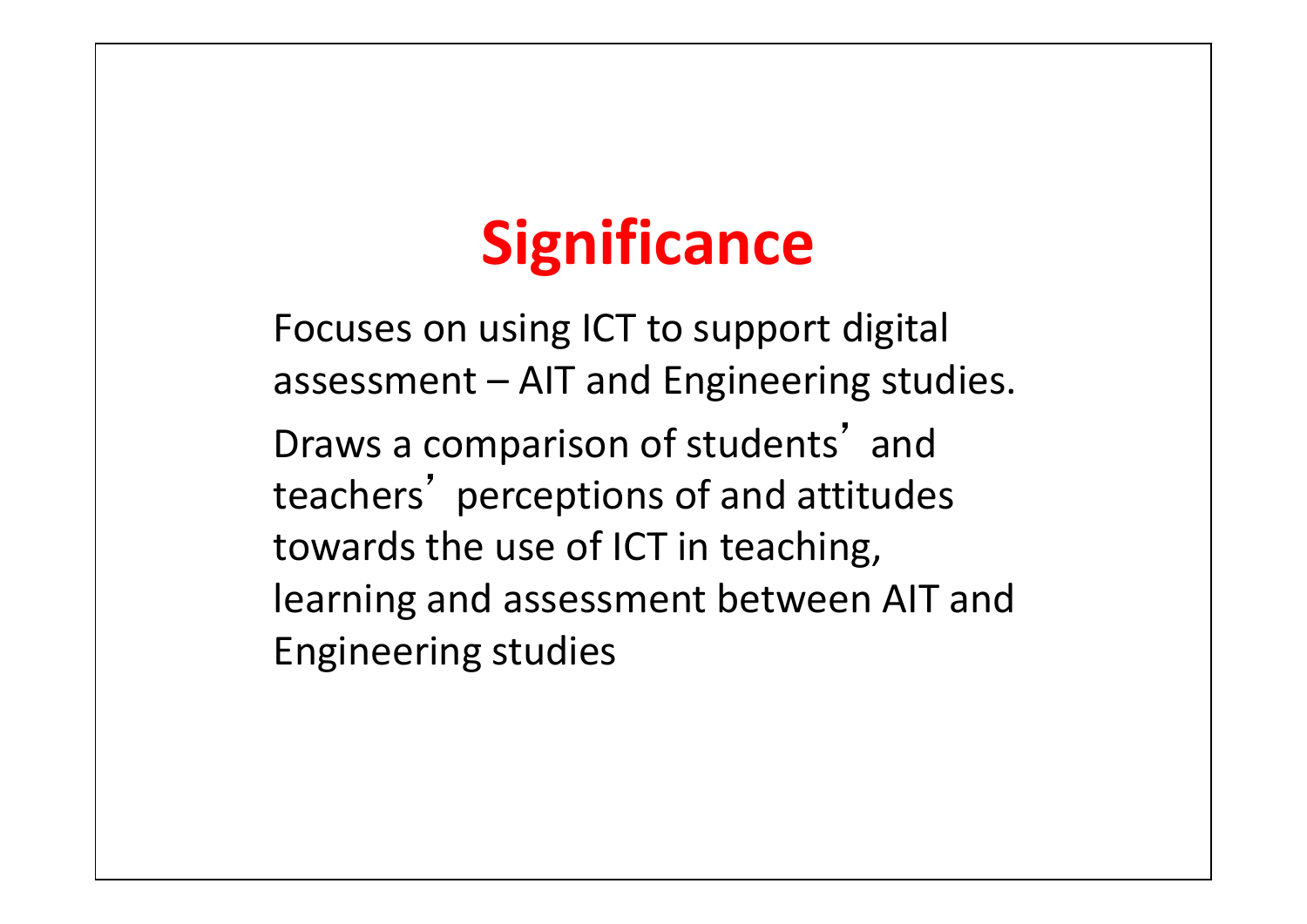# **Why do the research**

Assessment drives the curriculum.

- $\triangleright$  Need to assess what are the intended outcomes of the courses
- Practical outcomes in AIT & Engineering
- $\triangleright$  Need to assess practical work
- Difficult to do without ICT support
- ❖ But ICT support only works when student & teacher perception & attitudes are appropriate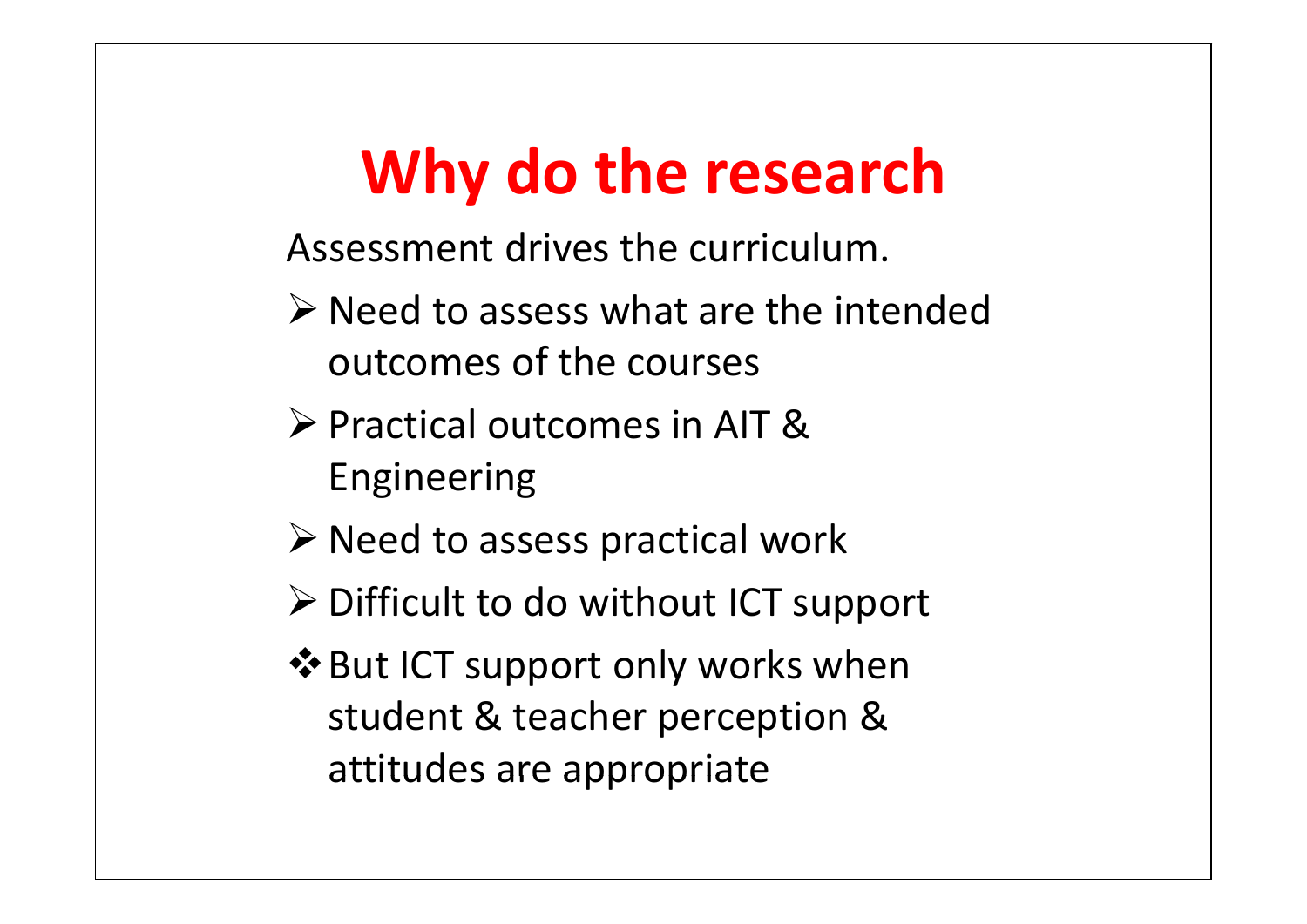# **Research design/methods**

Combined quantitative and qualitative methodsEmployed CBAM model Employed participative action research strategies – working with participants. Case Studies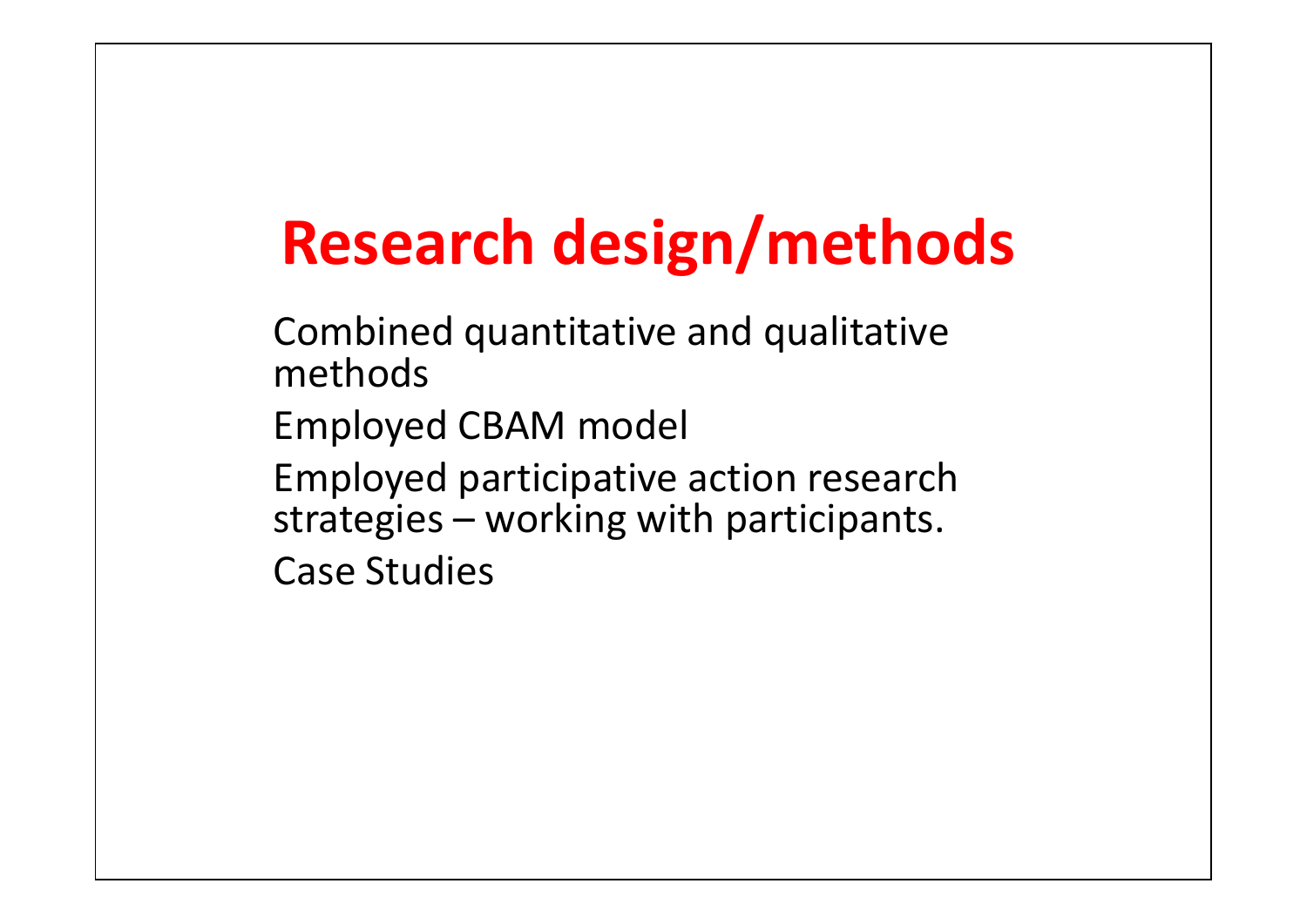## **Data analysis from**

Observations of students doing assessmentsInterviews of students & teachers after assessmentsSurvey of students Questionnaire Scales Six scales for Engineering Seven scales for AIT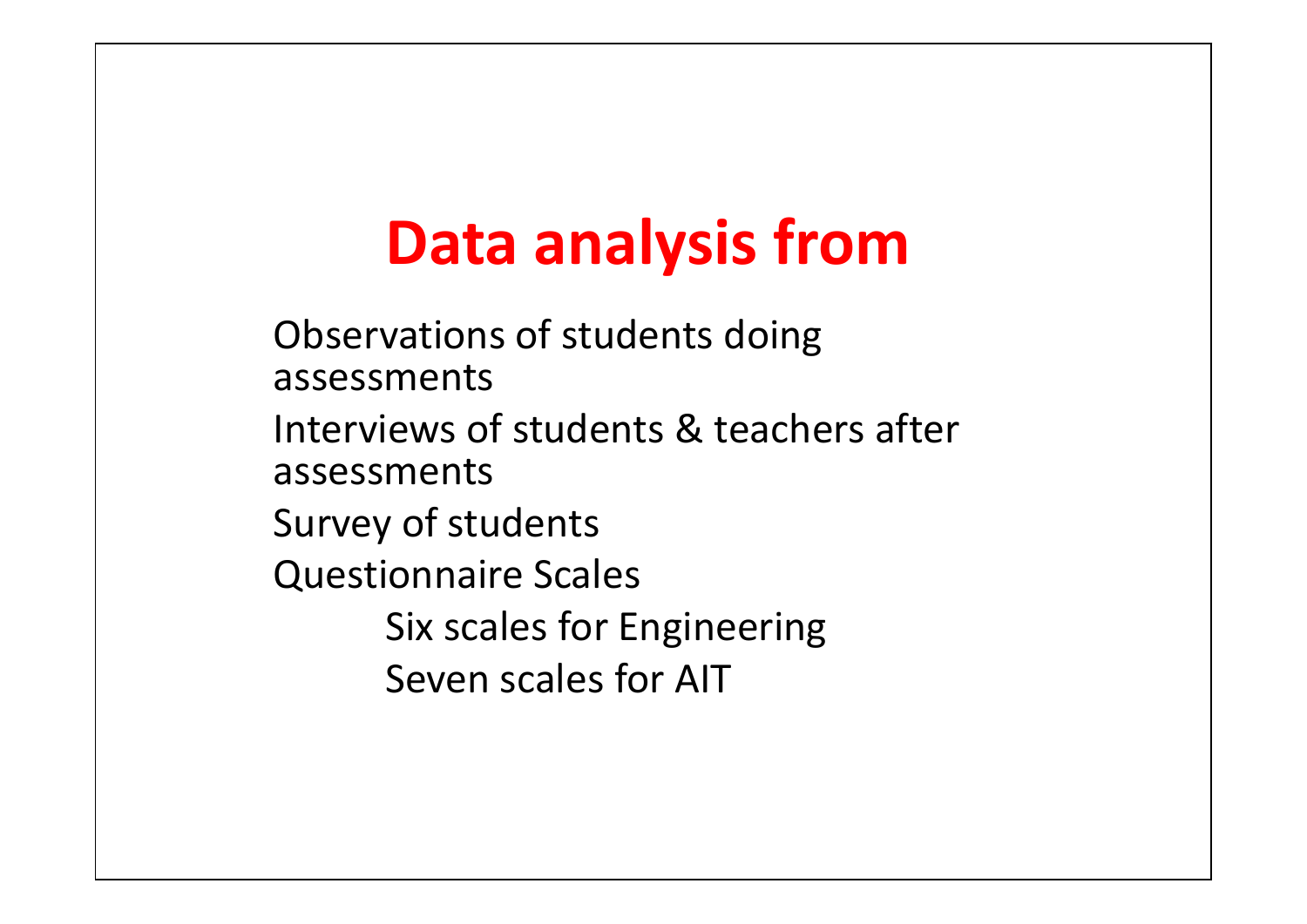### **Engineering Studies**

Five schools/six teachers/seven classes Computer‐based ‐ Exam/Project Data collected from 84 students

### **AIT Studies**

Five schools/six teachers/seven classes Computer‐based ‐ Exam/Portfolio Data collected from 94 students

### **Case Studies**

For each teacher/class – data was analysed separately

 $\triangleright$  Assertions about attitudes & perceptions – eg teacher/class from survey and interview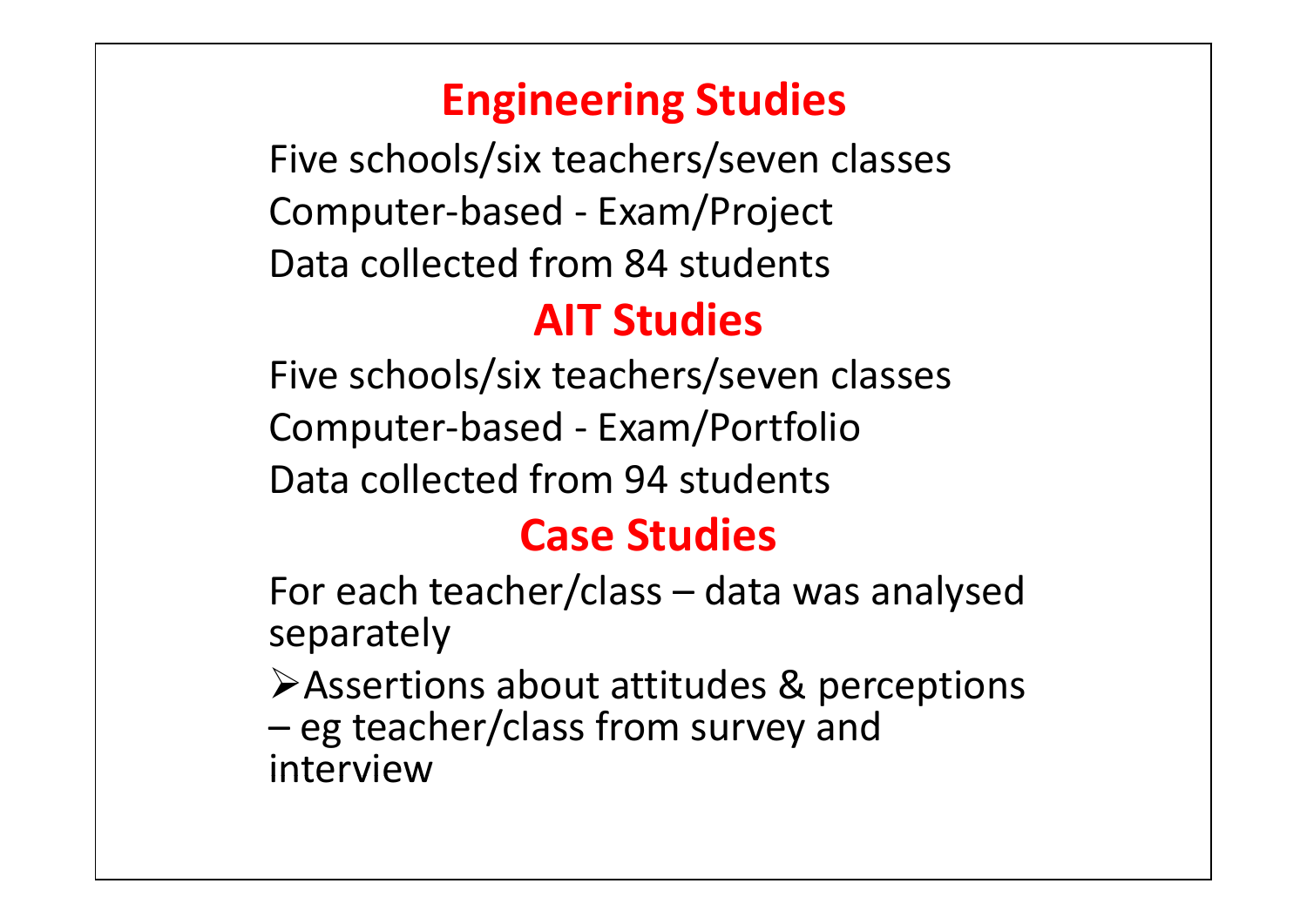## **CBAM Mapping for Case Study**

| <b>Construct</b>                          | <b>Judgement</b>                                                                   | <b>Evidence</b>                                                                                                                                                                                                                |  |
|-------------------------------------------|------------------------------------------------------------------------------------|--------------------------------------------------------------------------------------------------------------------------------------------------------------------------------------------------------------------------------|--|
| IC<br>Access ICT to support<br>Assessment | (1) Teacher access has to ICT to<br>support assessments at all times.              | GE Teacher had access to<br>Computer lab and the Internet.<br>He was timetabled into a<br>computer lab for all his<br>Engineering course delivery.                                                                             |  |
| Digital Forms of Assessment               | (2) Teacher uses a variety of<br>Digital forms of assessments with<br>his courses. | GE Teacher indicated he used<br>various online assessments (tests,<br>quizzes and exam) in his classes.                                                                                                                        |  |
| <b>ICT</b> and Pedagogy                   | (3) Teacher uses ICT for some<br>teaching and preparation of<br>resources.         | GE Teacher used ICT for<br>teaching, presentation and for<br>preparation of resources.                                                                                                                                         |  |
| <b>SoC</b>                                | (5) Collaboration                                                                  | GE Teacher organised a team of<br>facilitators regarding the use of<br>ICT for assessment. He worked<br>with other staff members in using<br>computers for assessment and<br>shared resources on the school's<br>Shared Drive. |  |
| LoU                                       | (3) Mechanical                                                                     | GE Teacher indicated he<br>reinforced student learning with<br>ICT, but had not focused on ICT<br>for assessment.                                                                                                              |  |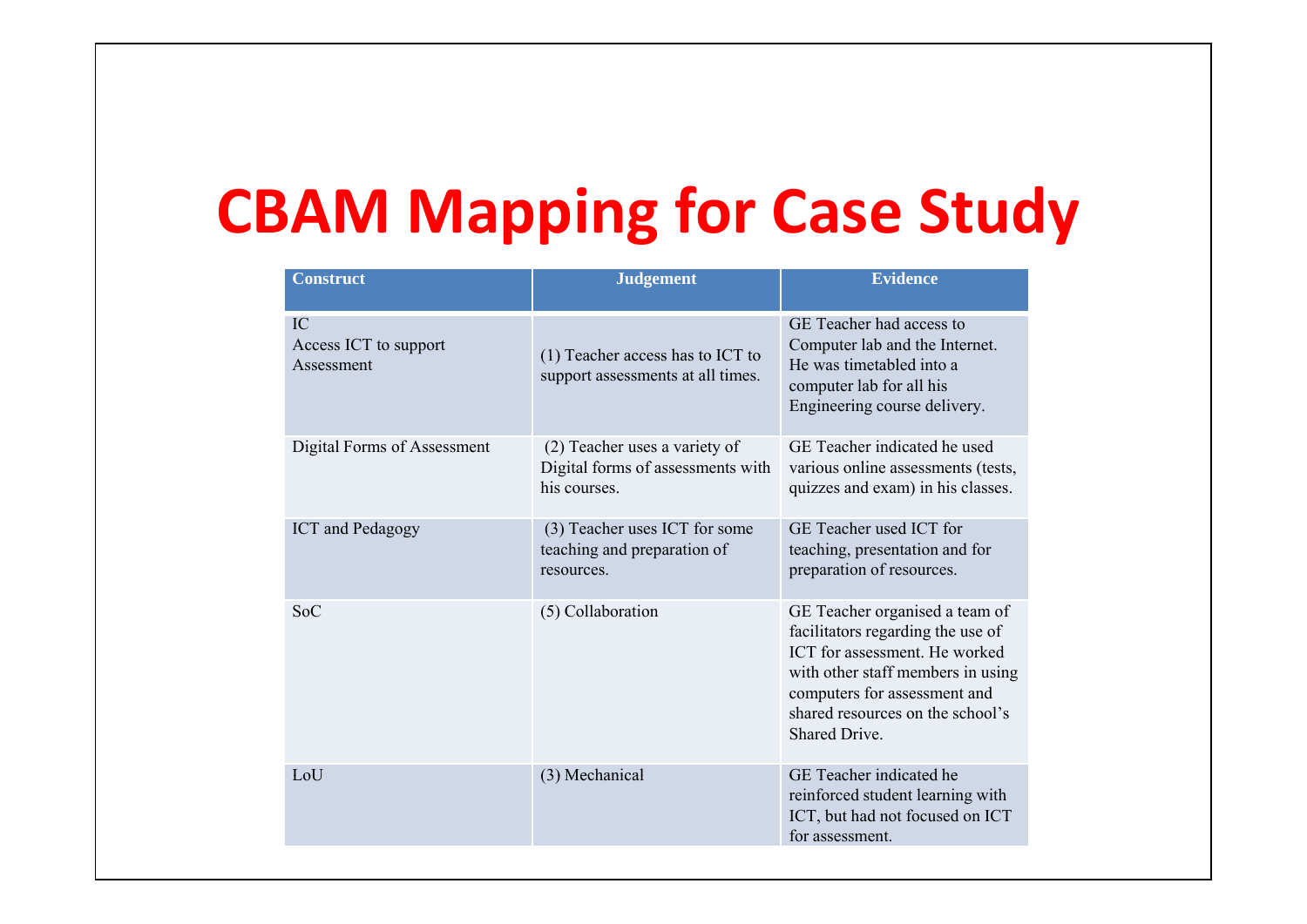| <b>CBAM Innovation Configuration</b>                |                                                      |                                                                                        |                                                           |  |  |
|-----------------------------------------------------|------------------------------------------------------|----------------------------------------------------------------------------------------|-----------------------------------------------------------|--|--|
| Access to ICT to support assessment                 |                                                      |                                                                                        |                                                           |  |  |
| (1)                                                 | (2)                                                  | (3)                                                                                    | (4)                                                       |  |  |
| Teacher has access                                  | Teacher has some                                     | Teacher may have                                                                       | Teacher does not                                          |  |  |
| to                                                  | access to ICT for                                    | access to ICT for                                                                      | have access to ICT                                        |  |  |
| <b>ICT</b> for assessment                           | assessments at                                       | assessments at                                                                         | to support                                                |  |  |
| at all times.                                       | home                                                 | home.                                                                                  | assessment.                                               |  |  |
| <b>Digital Forms of Assessment</b>                  | or school.                                           |                                                                                        |                                                           |  |  |
|                                                     |                                                      |                                                                                        |                                                           |  |  |
| (1)                                                 | (2)                                                  | (3)                                                                                    | (4)                                                       |  |  |
| Teacher uses a                                      | Teacher may use                                      | Teacher uses no                                                                        | Teacher does not use                                      |  |  |
| variety of                                          | one<br>form of Digital                               | alternative ICT                                                                        | digital forms of                                          |  |  |
| Digital forms of<br>assessment                      |                                                      | assessments with                                                                       | assessment.                                               |  |  |
| with his/her courses.                               | assessment.                                          | their courses, but                                                                     |                                                           |  |  |
|                                                     |                                                      | may use ICT to                                                                         |                                                           |  |  |
|                                                     |                                                      | collate marks and                                                                      |                                                           |  |  |
|                                                     |                                                      | recording.                                                                             |                                                           |  |  |
| <b>ICT</b> and Pedagogy                             |                                                      |                                                                                        |                                                           |  |  |
| (1)                                                 | (2)                                                  | (3)                                                                                    | (4)                                                       |  |  |
| Teacher uses ICT for<br>most<br>learning activities | Teacher uses ICT for<br>some learning<br>activities. | Teacher uses ICT for<br>teaching, presentation<br>and for preparation of<br>resources. | Teacher does not use<br>ICT for teaching and<br>learning. |  |  |
|                                                     |                                                      |                                                                                        |                                                           |  |  |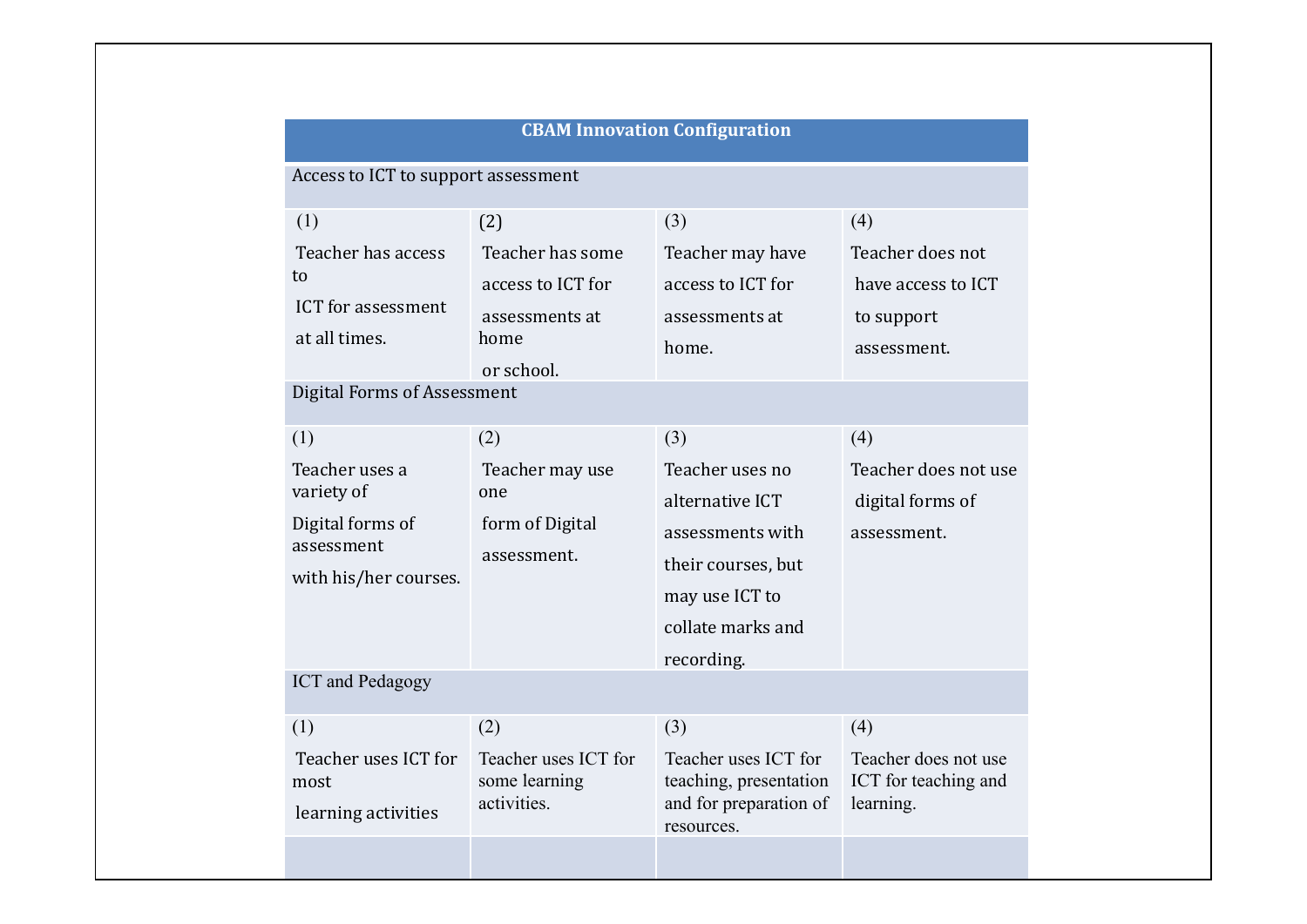#### **CBAM Stages of Concern**

| <b>Stage</b>                | Description                                                                                                                                                                                                                                                                                                                                                                                                                                                                          |
|-----------------------------|--------------------------------------------------------------------------------------------------------------------------------------------------------------------------------------------------------------------------------------------------------------------------------------------------------------------------------------------------------------------------------------------------------------------------------------------------------------------------------------|
| $\overline{0}$<br>Awareness | Little concern about, or involvement with, using ICT for assessment.                                                                                                                                                                                                                                                                                                                                                                                                                 |
| 1 Informational             | A general awareness of using ICT for assessment and interest in learning more<br>detail about ICT for assessment. The person seems to be unworried about<br>herself/himself in relation to the use of ICT for assessment. She/he is<br>interested in substantive aspects of Digital Assessment in a selfless manner<br>such as general characteristics, effects and requirements for use.                                                                                            |
| $\overline{2}$<br>Personal  | Individual is uncertain about the demands of the use of ICT for assessment,<br>her/his inadequacy to meet those demands, and her/his role with ICT<br>assessment. This includes analysis of her/his role in relation to the reward<br>structure of the organisation, decision-making, and consideration of potential<br>conflicts with existing structures or personal commitment. Financial or status<br>implications of the program for self and colleagues may also be reflected. |
| 3 Management                | Attention is focused on the processes and tasks of using ICT for assessment<br>and the best use of ICT and resources. Issues related to efficiency, organising,<br>managing, scheduling and time demands are utmost.                                                                                                                                                                                                                                                                 |
| 4 Consequence               | Attention forces on the impact of ICT assessment on her/his immediate sphere<br>of influence. The focus is on relevance of the use of ICT for assessment with<br>the students, evaluation of student outcomes, including performance and<br>competencies, and changes needed to increase student outcomes.                                                                                                                                                                           |
| 5 Collaboration             | The focus is on coordination and cooperation with others regarding use of the<br>ICT for assessment.                                                                                                                                                                                                                                                                                                                                                                                 |
| 6 Refocussing               | The focus is on exploration of more universal benefits from the use of ICT<br>assessment, including the possibility of major changes or replacement with a<br>more powerful alternative. Individual has definite ideas about alternatives to<br>the proposed or existing form of the use of ICT in schools.                                                                                                                                                                          |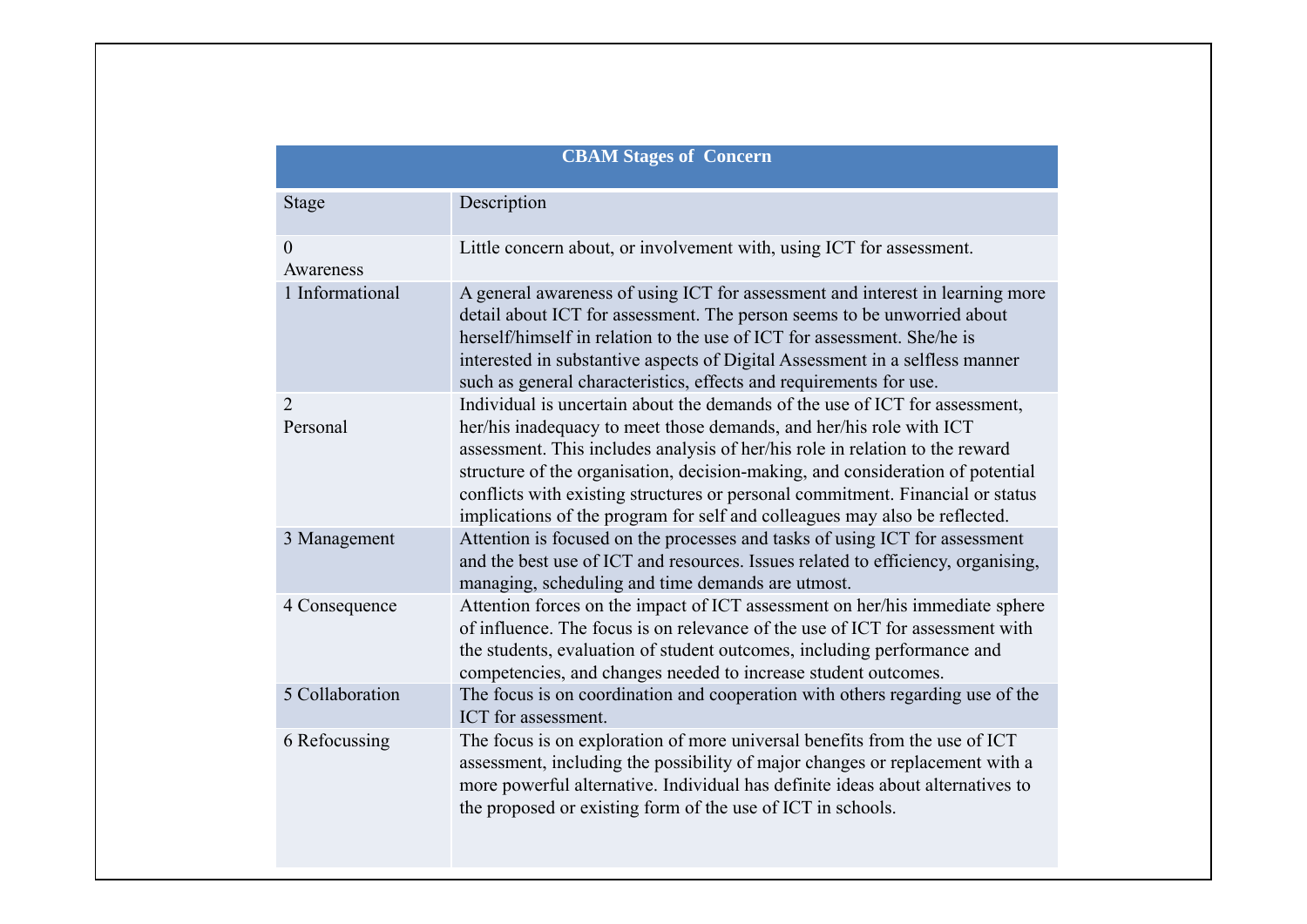| <b>CBAM Levels of Use</b> |                                                                                                                                                                                                                                                                                                                                                                                    |  |  |  |  |
|---------------------------|------------------------------------------------------------------------------------------------------------------------------------------------------------------------------------------------------------------------------------------------------------------------------------------------------------------------------------------------------------------------------------|--|--|--|--|
| $\theta$<br>Non-Use       | State in which the user has little or no knowledge or involvement of the<br>use of ICT for assessment and is doing nothing toward becoming<br>involved using ICT for assessment.                                                                                                                                                                                                   |  |  |  |  |
| 1 Orientation             | State in which the user has acquired or is acquiring information about the<br>using ICT for assessment and /or has explored or is exploring its values<br>orientation and its demands upon user and user system.                                                                                                                                                                   |  |  |  |  |
| 2 Preparation             | State in which the user is preparing for the first use of ICT for<br>assessment.                                                                                                                                                                                                                                                                                                   |  |  |  |  |
| 3 Mechanical Use          | State in which the user focuses most effort on the short-term, day to day<br>use of ICT for assessment with little time for reflection. Changes in use<br>are made more to meet user needs than client needs. The user is<br>primarily engaged in a stepwise attempt to master the tasks required to<br>use ICT for assessment, often resulting in disjointed and superficial use. |  |  |  |  |
| $\overline{4}$<br>Routine | Use of ICT for assessment is stabilised. Few if any changes are being<br>made in ongoing use. Little preparation or thought is being given to<br>improving ICT use or its consequences.                                                                                                                                                                                            |  |  |  |  |
| 5 Refinement              | State in which the user varies the use of ICT to increase the impact on<br>clients within immediate sphere of influence. Variations are based on<br>knowledge of both short-term and long-term consequences for clients.                                                                                                                                                           |  |  |  |  |
| 6 Integration             | State in which the user is combining own efforts to use ICT assessment<br>with related activities of colleagues to achieve a collective impact on<br>clients within their common sphere of influence.                                                                                                                                                                              |  |  |  |  |
| 7<br>Renewal              | State in which the user re-evaluates the quality of use of the ICT for<br>assessment, seeks major modifications of or alternative to present ICT<br>assessment to achieve increased impact on clients, examines new<br>developments in the field, and explores new goals for self and the<br>system.                                                                               |  |  |  |  |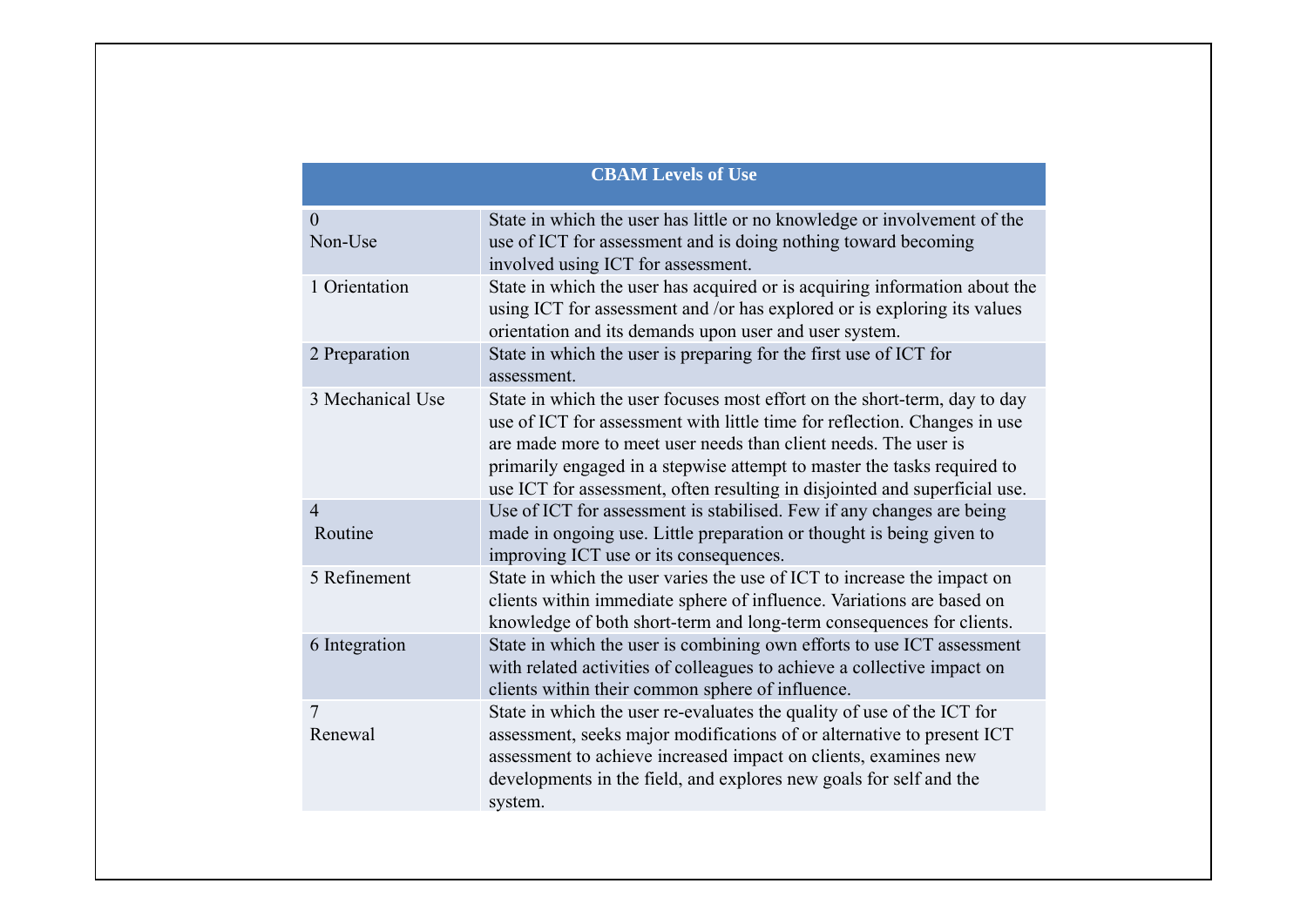# **Survey Scales Engineering**

| Scale         | N  | $\alpha$                 | Min              | <b>Max</b> | Mean | <b>SD</b> |
|---------------|----|--------------------------|------------------|------------|------|-----------|
| eAessess      | 84 | 0.9                      | 2.00             | 4.00       | 3.2  | 0.5       |
| Apply         | 84 | 0.5                      | 1.67             | 3.00       | 2.4  | 0.4       |
| Attitude      | 84 | 0.5                      | 1.40             | 3.00       | 2.6  | 0.3       |
| Confidence    | 84 | 0.6                      | 1.67             | 3.00       | 3.0  | 0.3       |
| <b>Skills</b> | 83 | 0.8                      | 2.09             | 4.00       | 3.3  | 0.5       |
| <b>SCUse</b>  | 84 | $\overline{\phantom{a}}$ | $\boldsymbol{0}$ | 240        | 58   | 50        |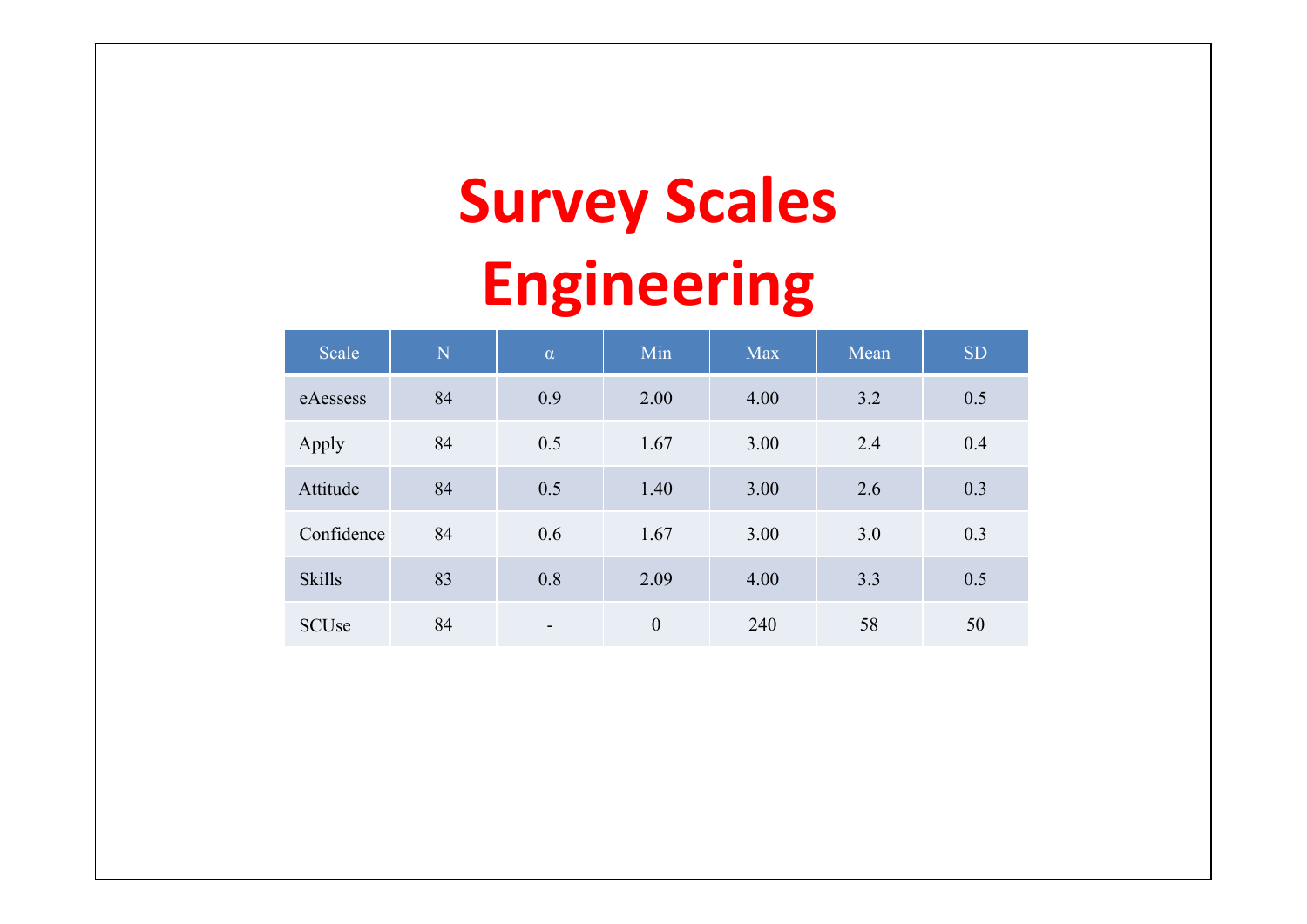# **Survey Scales AIT**

| Scale         | N  | $\alpha$ | Min              | <b>Max</b> | Mean | <b>SD</b> |
|---------------|----|----------|------------------|------------|------|-----------|
| eAssess       | 94 | 0.9      | 1.36             | 4.00       | 3.03 | 0.5       |
| eAssessP      | 94 | 0.9      | 1.82             | 4.00       | 3.20 | 0.6       |
| Apply         | 85 | 0.4      | 1.00             | 3.00       | 2.40 | 0.4       |
| Attitude      | 82 | 0.4      | 1.80             | 3.00       | 2.70 | 0.3       |
| Confidence    | 82 | 0.5      | 1.83             | 3.00       | 2.80 | 0.3       |
| <b>Skills</b> | 75 | 0.9      | 1.09             | 4.00       | 3.33 | 0.5       |
| <b>SCUse</b>  | 94 |          | $\boldsymbol{0}$ | 360        | 79   | 67        |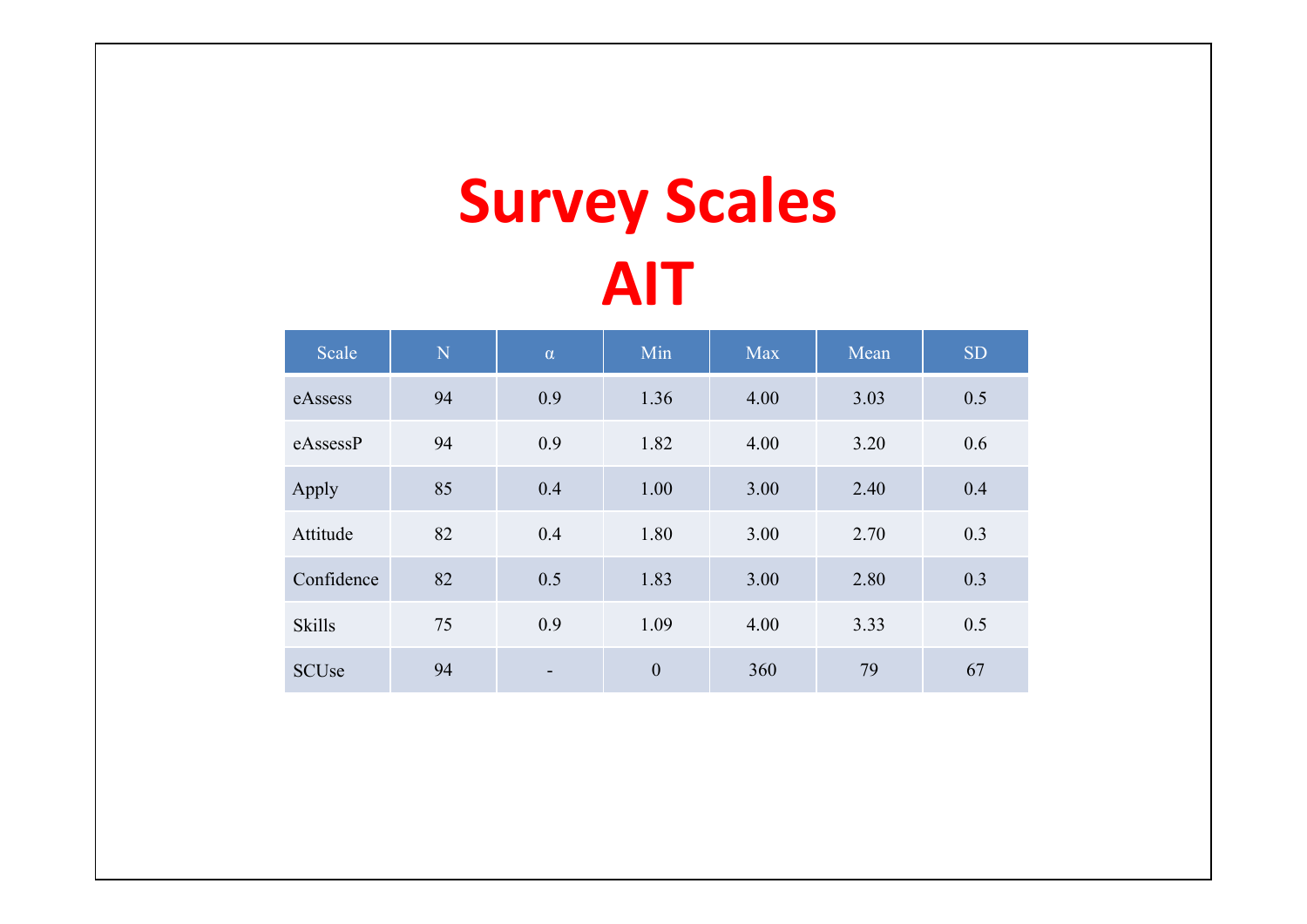# **Early findings**

From the Engineering data it appears that

Most students indicated they preferred a computer ‐based exam – (quicker with typing than writing)

 $\triangleright$ They perceived that developing and designing ideas with a computer need further experience and support

Most students were positive about the Eng exam

Most students were strongly positive about their ICT skills

Most believed doing the exam on a computer helped them in expressing what they were planning their design project

Most students averaged around 58 minutes a day using computers at school in a week